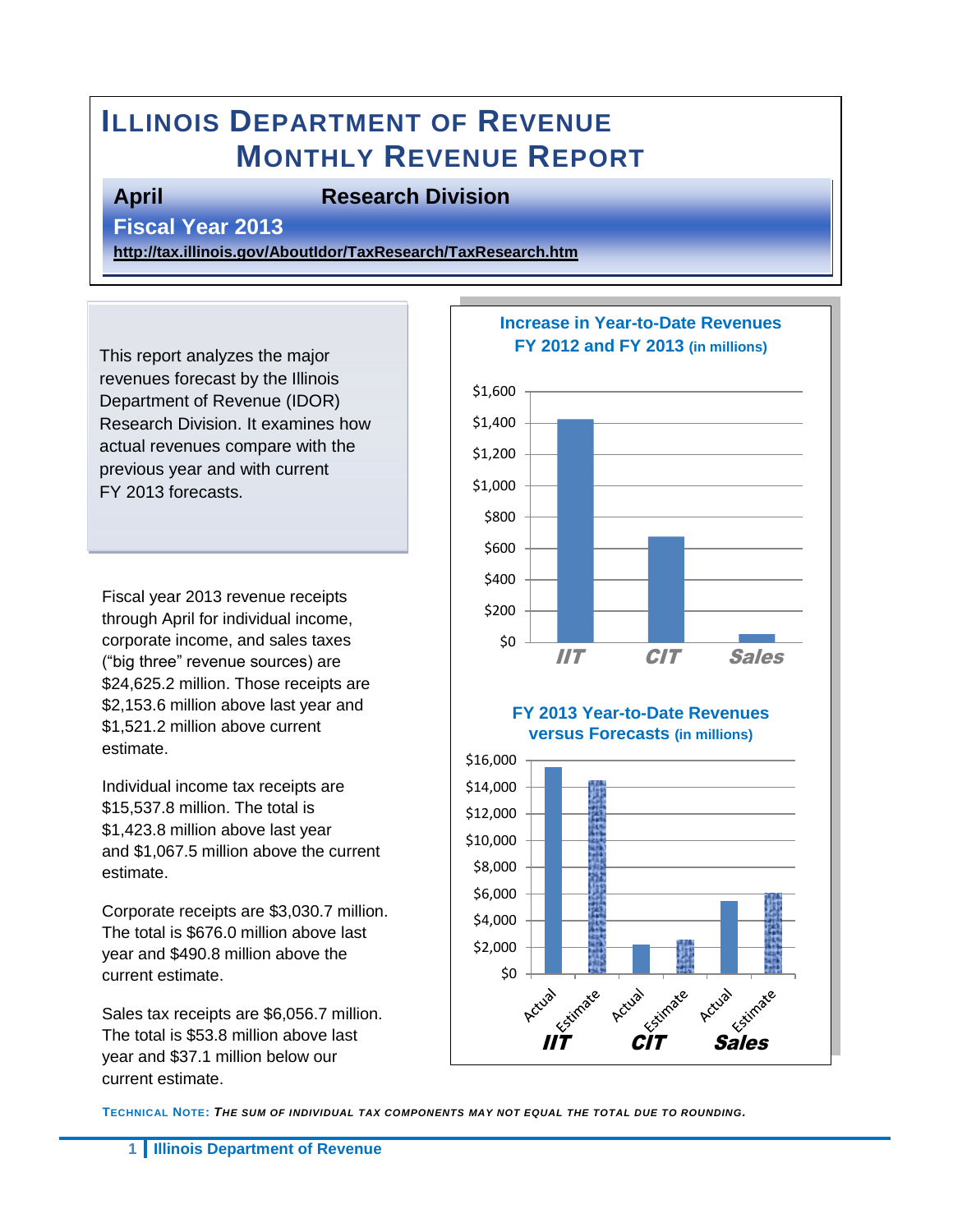## **APRIL: INCOME TAXES SEE HUGE ONE-TIME SURGE**

The big news for April is that individual and corporate income tax receipts surged more than a billion dollars above the Illinois Department of Revenue's year-to-date forecast. This surge was caused by a large volume of income tax payments received by the department in April and associated with tax returns for tax year 2012. This is a one-time boost in revenue, generated from businesses and individuals selling assets or receiving early dividends, bonuses, or other income in anticipation of higher federal tax rates for tax year 2013. Among the federal tax rate changes effective in January 2013 were an increase in the tax rate for the highest individual income tax bracket, a higher capital gains tax rate for higher-income taxpayers, and a Medicare surcharge on net investment income for taxpayers above a certain income threshold.

Prior to the January 2013 increase in federal tax rates, a number of businesses and individuals strategically shifted the timing of certain forms of income in order to take advantage of tax year 2012's lower federal tax rates. For example, some businesses paid bonuses and dividends scheduled for tax year 2013 in 2012 instead. Similarly, some businesses and individuals accelerated the sale of investments so that the resulting capital gains income would be taxed at 2012's lower rates.

The combined taxpayer response created a surge in the income tax payments received by the Department in April, which is when many payments for tax year 2012 were due. Data from the federal government and from other state departments of revenue show that the same phenomenon occurred nationwide.

This surge in payments is a one-time event because it was in response to federal policy changes that will not occur next year. Because this is a one-time event, the associated receipts cannot be projected into the forecasts for fiscal year 2014. In fact, because the taxpayer response represents a shift forward of income that would have been realized in the future, we think it could place downward pressure on income tax receipts in future periods. In addition, the surge should not be mistaken for a dramatic improvement in the underlying economy that will boost taxable income going forward. The economic fundamentals that drive taxable individual and corporate incomes remain consistent with the assumptions behind our fiscal year 2014 forecast. We currently are analyzing preliminary data and gathering additional data in order to determine what impact the surge-related income shifts will have on our fiscal year 2014 income tax forecasts.

#### **Individual Income Tax (IIT)**

Year-to-date IIT receipts were more than \$1 billion above our year-to-date forecast. The unexpected April surge puts IIT receipts 7.4 percent above the year-todate estimate and 10.1 percent above the same period in fiscal year 2012.

**Non-withholding receipts:** The surge in IIT receipts was concentrated within the non-withholding

| Year-to-Date (\$ millions) |                 |               |              |  |  |  |
|----------------------------|-----------------|---------------|--------------|--|--|--|
| Actual                     | <b>Forecast</b> | \$ Difference | % Difference |  |  |  |
| \$15,537.8                 | \$14,470.4      | \$1,067.5     | 7.4%         |  |  |  |
| FY 2012                    | FY 2013         | \$ Difference | % Difference |  |  |  |
| \$14,114.0                 | \$15,537.8      | \$1,423.8     | 10.1%        |  |  |  |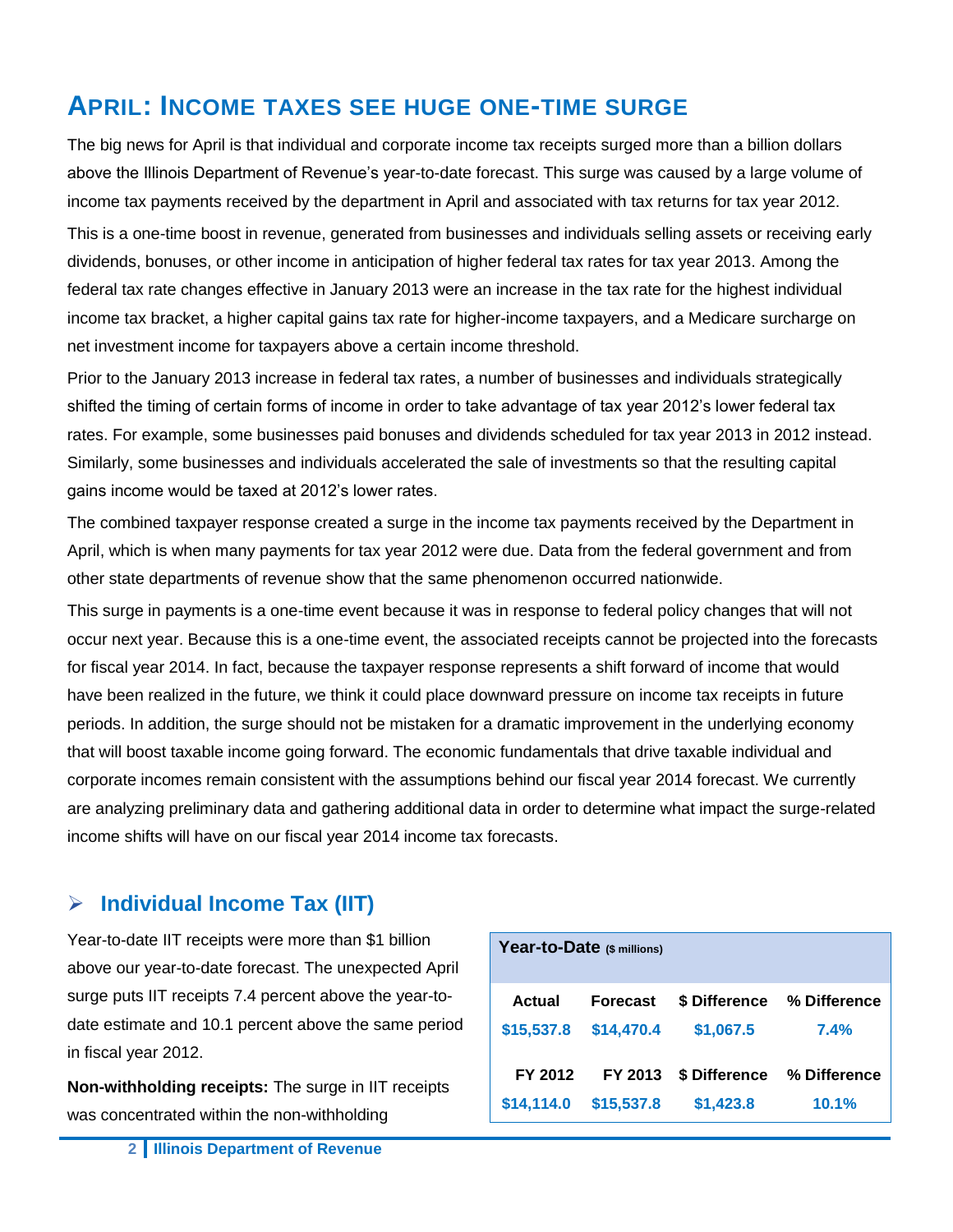component of IIT, which includes non-wage income sources like capital gains and dividends and generally accounts for about 20 percent of total IIT receipts. The concentration in non-withholding is consistent with taxpayers shifting the timing of their non-wage income ahead of 2013's higher federal tax rates, as mentioned at the beginning of this report.

April's non-withholding receipts were twice the estimate for the month. The April forecast was around \$982 million, but the actual amount received for the month was \$1,973 million—more than 100 percent above forecast. The April surge pushed year-to-date non-withholding \$1,035.5 million, or 39.4 percent, above our yearto-date non-withholding forecast. Almost all of this unexpected growth was associated with extension and final payments. Extension payments are from taxpayers who were unable to file their final 2012 tax return by the due date and claimed an automatic six-month extension. Extension filers still are required to calculate their tentative liability and remit payment. Final payments are the payments that accompany final returns that are filed by the due date.

Given that the surge in non-withholding payments represents a shift forward of income that would have been realized in the future, we think it could place downward pressure on non-withholdings in future years. We currently are working to determine the timing and magnitude of this effect.

**Withholding receipts:** Withholding receipts were very close to forecast and completely free of the huge surge we observed in non-withholding receipts. The month of April ended 2.9 percent above the monthly forecast. Year-to-date withholding receipts are just three tenths of a percent above our year-to-date forecast.

Withholding's steady performance illustrates the fact that the receipts surge was not driven by any unanticipated improvement in underlying wage or employment growth. We expect the state labor market to continue improving in line with the assumptions behind our current forecasts.

| <b>Components Year-to-Date (\$ millions)</b> |            |                 |               |              |  |  |  |  |
|----------------------------------------------|------------|-----------------|---------------|--------------|--|--|--|--|
|                                              | Actual     | <b>Forecast</b> | \$ Difference | % Difference |  |  |  |  |
| Withholding                                  | \$11,875.0 | \$11,843.0      | \$32.0        | 0.3%         |  |  |  |  |
| Non-withholding                              | \$3,662.9  | \$2,627.4       | \$1.035.5     | 39.4%        |  |  |  |  |
| <b>Total</b>                                 | \$15,537.8 | \$14,470.4      | \$1,067.5     | 7.4%         |  |  |  |  |
|                                              | FY 2012    | FY 2013         | \$ Difference | % Difference |  |  |  |  |
| Withholding                                  | \$11,562.8 | \$11,875.0      | \$312.2       | 2.7%         |  |  |  |  |
| Non-withholding                              | \$2,551.2  | \$3,662.9       | \$1,111.6     | 43.6%        |  |  |  |  |
| <b>Total</b>                                 | \$14,114.0 | \$15,537.8      | \$1,423.8     | 10.1%        |  |  |  |  |

*Payment totals are consistent with the accounting records of the Illinois Comptroller. Withholding payments and estimated and final payments are derived from IDOR collections data and in-transit funds data. Totals may not equal individual components due to rounding.*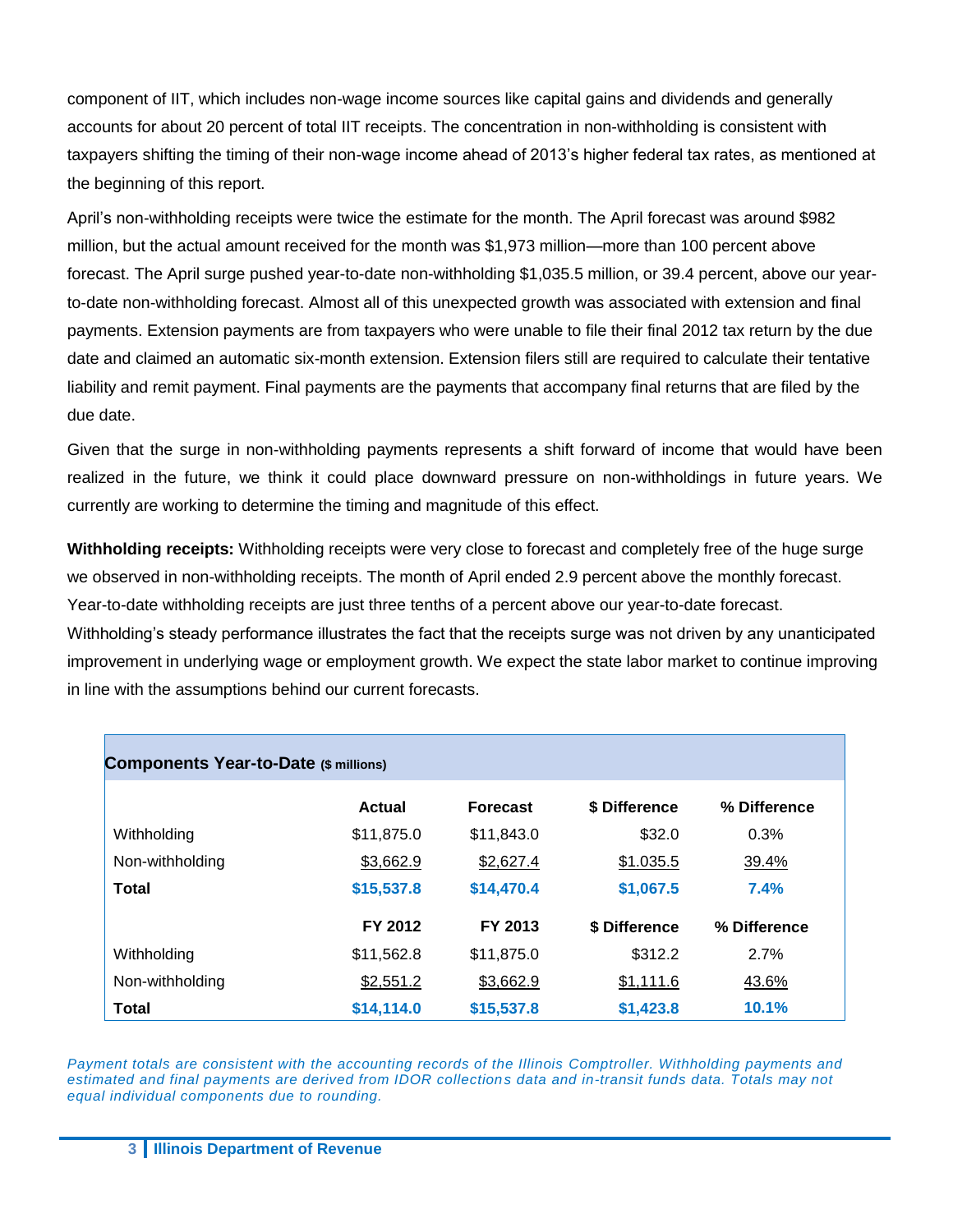#### **Corporate Income Tax (CIT)**

CIT receipts were \$824.3 million in April, the highest month ever for CIT receipts. Year-to-date CIT receipts were \$3,030.7 million, compared with a revised year-to-date forecast of \$2,539.9 million. This means that through the end of April, CIT receipts were just \$57 million below our revised forecast of \$3,088 million for all of fiscal year 2013.

| Year-to-Date Comparison (\$ millions) |                 |               |              |  |  |
|---------------------------------------|-----------------|---------------|--------------|--|--|
| Actual                                | <b>Estimate</b> | \$ Difference | % Difference |  |  |
| \$3,030.7                             | \$2,539.9       | \$490.8       | 19.3%        |  |  |
| FY 2012                               | FY 2013         | \$ Difference | % Difference |  |  |
| \$2,354.7                             | \$3,030.7       | \$676.0       | 28.7%        |  |  |

The magnitude of April's CIT growth was a surprise. As discussed above, we believe that much of the year-overyear growth in April income taxes was due to one-time changes in taxpayer behavior made in anticipation of 2013's higher federal income tax rates. Our preliminary data show that the surge in CIT was heavily concentrated among corporations other than C-corporations, especially trusts. Trusts earn a majority of their income from capital gains and dividends, and have a filing deadline of April 15.

We are still working to untangle the one-time effects of the federal tax changes from any underlying increases in base revenue, which would have implications for our fiscal year 2014 outlook.

| Deposits Data by Form*                                                                                          | <b>April 2012</b> | <b>April 2013</b> | \$ Difference | % Difference |  |  |  |
|-----------------------------------------------------------------------------------------------------------------|-------------------|-------------------|---------------|--------------|--|--|--|
| <b>IL-1120 Return Payments</b>                                                                                  | \$15.6            | \$16.7            | \$1.1         | 6.9%         |  |  |  |
| <b>IL-1120C Bill Payments</b>                                                                                   | \$36.7            | \$37.9            | \$1.2         | 3.3%         |  |  |  |
| <b>IL-1120 Estimated Payments</b>                                                                               | \$233.8           | \$285.2           | \$51.4        | <b>22.0%</b> |  |  |  |
| <b>IL-505-B Extension Payments</b>                                                                              | \$218.2           | \$320.2           | \$102.0       | 46.7%        |  |  |  |
| <b>Other Forms**</b>                                                                                            | \$72.5            | \$126.3           | \$53.8        | 74.3%        |  |  |  |
| <b>Total</b>                                                                                                    | \$576.8           | \$786.3           | \$209.6       | 36.3%        |  |  |  |
| * All dollars in millions. Totals may not sum due to rounding and might not match receipts data due to money in |                   |                   |               |              |  |  |  |

 *transit.*

*\*\* Includes final payments from forms IL-1000, IL-1023C, IL-1041, and IL-990-T*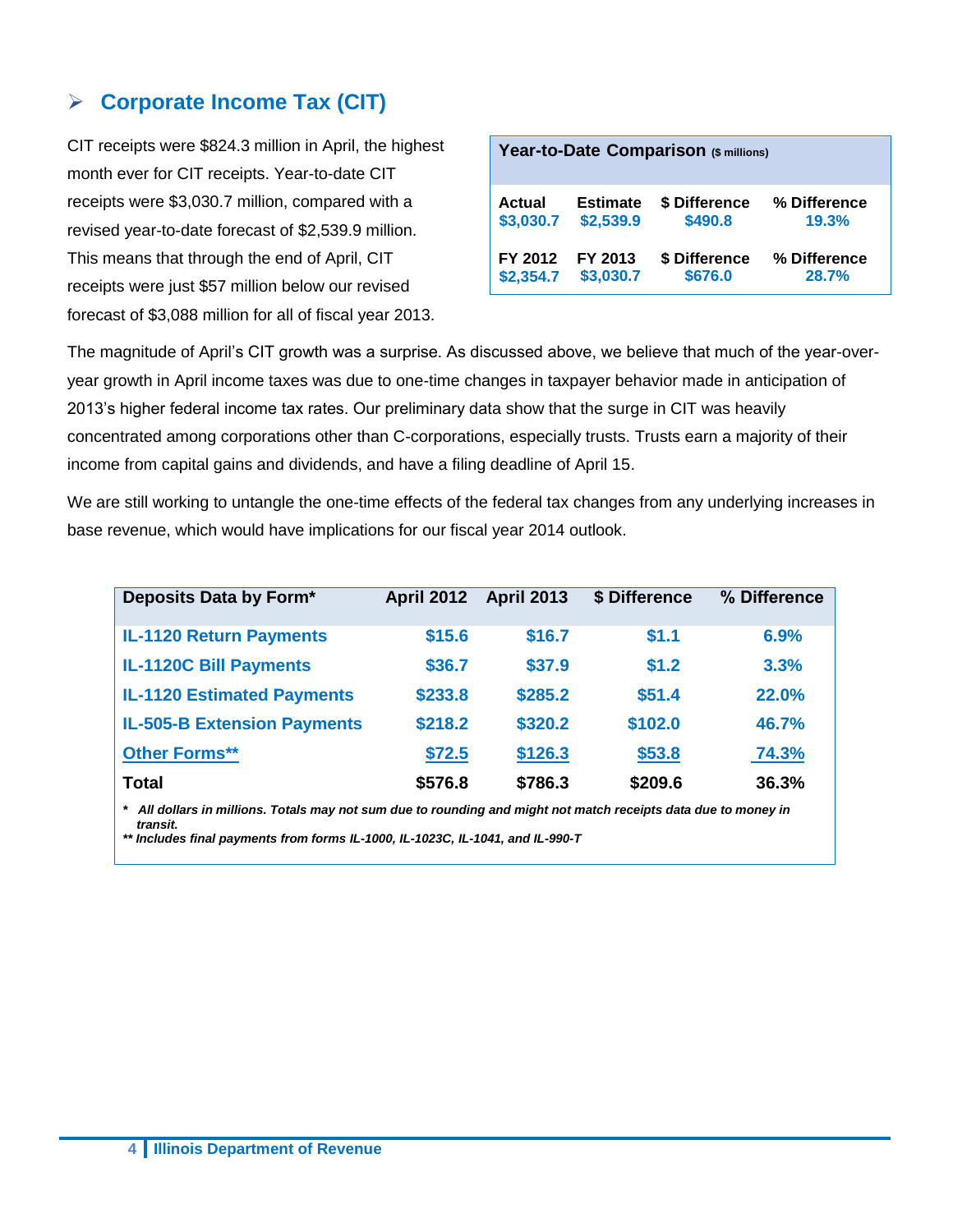#### **Sales & Use Tax**

State sales and use tax receipts for the first ten months of fiscal year 2013 were 0.9 percent above the same period in fiscal year 2012 and just 0.6 percent below our year-to-date forecast. April 2013 sales and use tax receipts decreased 1.4 percent compared to April receipts last year. An abnormally warm March in 2012 probably contributed to the relatively weak performance of April 2013 receipts (April receipts mostly reflect taxable spending that occurred in March).

The continued weakness in sales and use tax underscores the fact that the aforementioned surge in IIT receipts was caused by onetime changes in taxpayer behavior and not by unexpected improvements in the underlying economy, such as surging wages or employment. In fact, wage and employment growth remain lackluster, limiting the potential for growth in taxable spending.

| Year-to-Date Comparison (\$ millions) |           |               |              |  |  |  |
|---------------------------------------|-----------|---------------|--------------|--|--|--|
| <b>Actual</b>                         | Forecast  | \$ Difference | % Difference |  |  |  |
| \$6,056.7                             | \$6,093.8 | $-$ \$37.1    | $-0.6%$      |  |  |  |
| FY 2012                               | FY 2013   | \$ Difference | % Difference |  |  |  |
| \$6,002.9                             | \$6,056.7 | \$53.8        | 0.9%         |  |  |  |

| Year-to-Date Comparison (\$ millions) |           |           |               |              |  |  |  |
|---------------------------------------|-----------|-----------|---------------|--------------|--|--|--|
|                                       | FY 2012   | FY 2013   | \$ Difference | % Difference |  |  |  |
| Vehicles                              | \$796.1   | \$859.8   | \$63.7        | $8.0\%$      |  |  |  |
| Motor fuel*                           | \$645.5   | \$643.7   | $-$1.8$       | $-0.3%$      |  |  |  |
| All else                              | \$4,561.3 | \$4,553.2 | $-$ \$8.1     | $-0.2\%$     |  |  |  |
| Total                                 | \$6,002.9 | \$6,056.7 | \$53.8        | 0.9%         |  |  |  |

*\*Estimated. IDOR does not have actual data on sales/use tax from motor fuel.*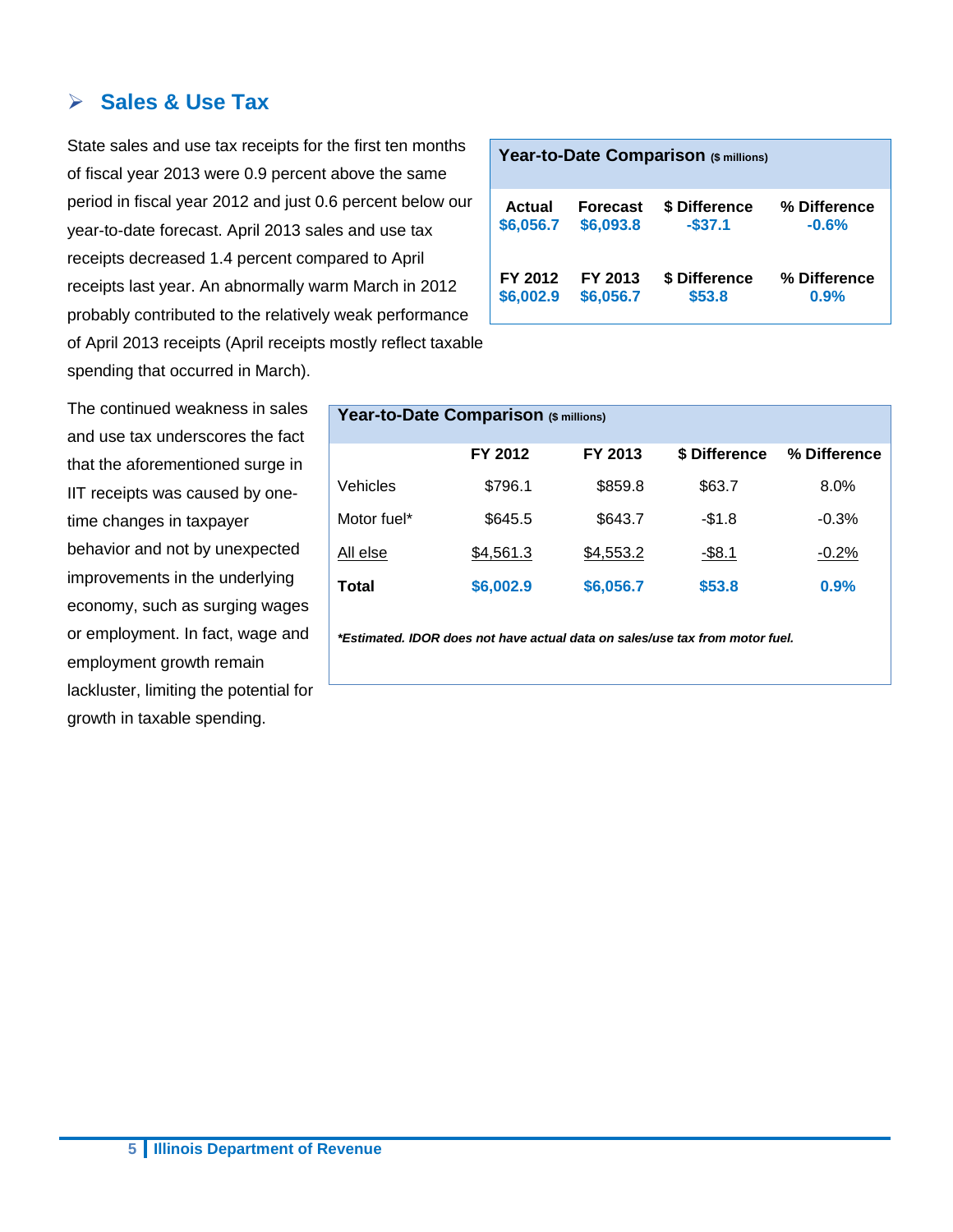### **Public Utilities Taxes**

**Telecommunications** –

General Revenue Fund receipts were \$403.2 million year to date, which was \$33 million (7.6 percent) below forecast.

**Electricity –** Receipts through April were \$337.3 million, which was \$12 million (3.4 percent) below forecast.

**Natural Gas –** Receipts were \$111.8 million year to date, which was \$28.9 million (20.5

| Year-to-Date (\$ millions) |         |                 |               |              |
|----------------------------|---------|-----------------|---------------|--------------|
|                            | Actual  | <b>Forecast</b> | \$ Difference | % Difference |
| Telecommunications         | \$403.2 | \$436.2         | $-$ \$33.0    | $-7.6%$      |
| Electricity                | \$337.3 | \$349.4         | $-$12.0$      | $-3.4%$      |
| Natural gas                | \$111.8 | \$140.7         | $-$28.9$      | $-20.5%$     |
|                            |         |                 |               |              |
|                            | FY 2012 | FY 2013         | \$ Difference | % Difference |
| Telecommunications         | \$401.6 | \$403.2         | \$1.6         | 0.4%         |
| Electricity                | \$334.7 | \$337.3         | \$2.6         | 0.8%         |
| Natural gas                | \$123.0 | \$111.8         | $-511.2$      | $-9.1%$      |
|                            |         |                 |               |              |

percent) below forecast. Taxpayers have used approximately \$10.0 million in credits for overpayments to meet their fiscal year 2013 tax liabilities, helping to push receipts below forecast. The overpayments were due to last year's unusually warm weather, which led to less natural gas usage than providers expected when making their estimated tax payments.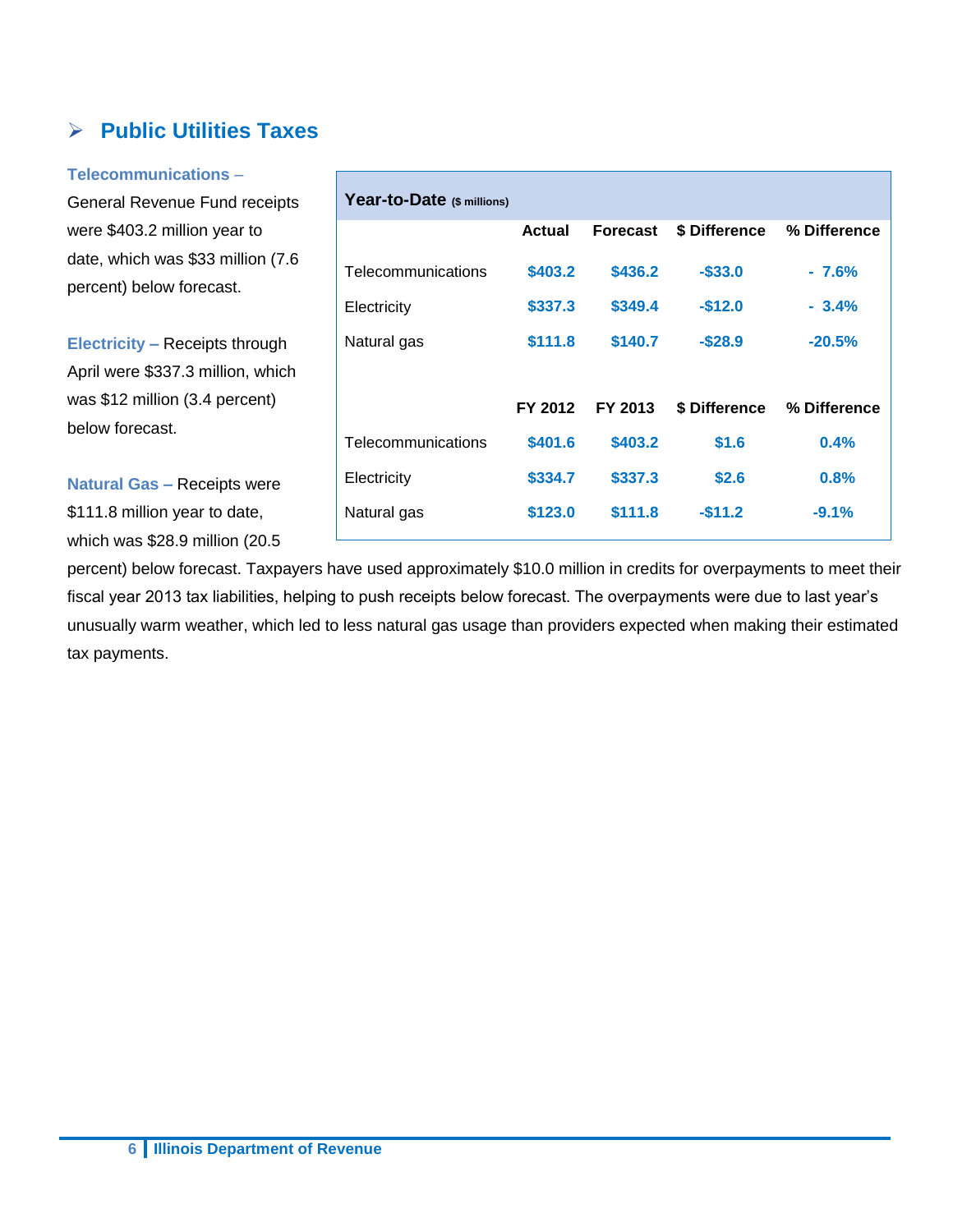#### **Cigarette Taxes**

Receipts through the end of April are running very close to the year-to-date revised fiscal year 2013 forecast.

| Year-to-Date (\$ millions)  | *Includes General Revenue Funds |                 |               |              |  |
|-----------------------------|---------------------------------|-----------------|---------------|--------------|--|
|                             | Actual                          | <b>Forecast</b> | \$ Difference | % Difference |  |
| All Funds *                 | \$635.1                         | \$633.0         | \$2.1         | 0.3%         |  |
| <b>General Revenue Fund</b> | \$292.0                         | \$295.8         | $-$3.8$       | $-1.3%$      |  |
|                             | FY 2012                         | FY 2013         | \$ Difference | % Difference |  |
| All Funds *                 | \$427.8                         | \$635.1         | \$207.3       | 48.5%        |  |
| <b>General Revenue Fund</b> | \$295.4                         | \$292.0         | $-$3.4$       | $-1.2%$      |  |
|                             |                                 |                 |               |              |  |

#### **Tobacco Products Tax**

Year-to-date receipts are still slightly ahead of forecast.

| Year-to-Date (\$ millions) |                 |                      |              |  |  |  |
|----------------------------|-----------------|----------------------|--------------|--|--|--|
| Actual                     | <b>Forecast</b> | <b>\$ Difference</b> | % Difference |  |  |  |
| \$36.6                     | \$35.3          | \$1.3                | 3.7%         |  |  |  |
| FY 2012                    | FY 2013         | \$ Difference        | % Difference |  |  |  |
| \$24.0                     | \$36.6          | \$12.6               | 52.5%        |  |  |  |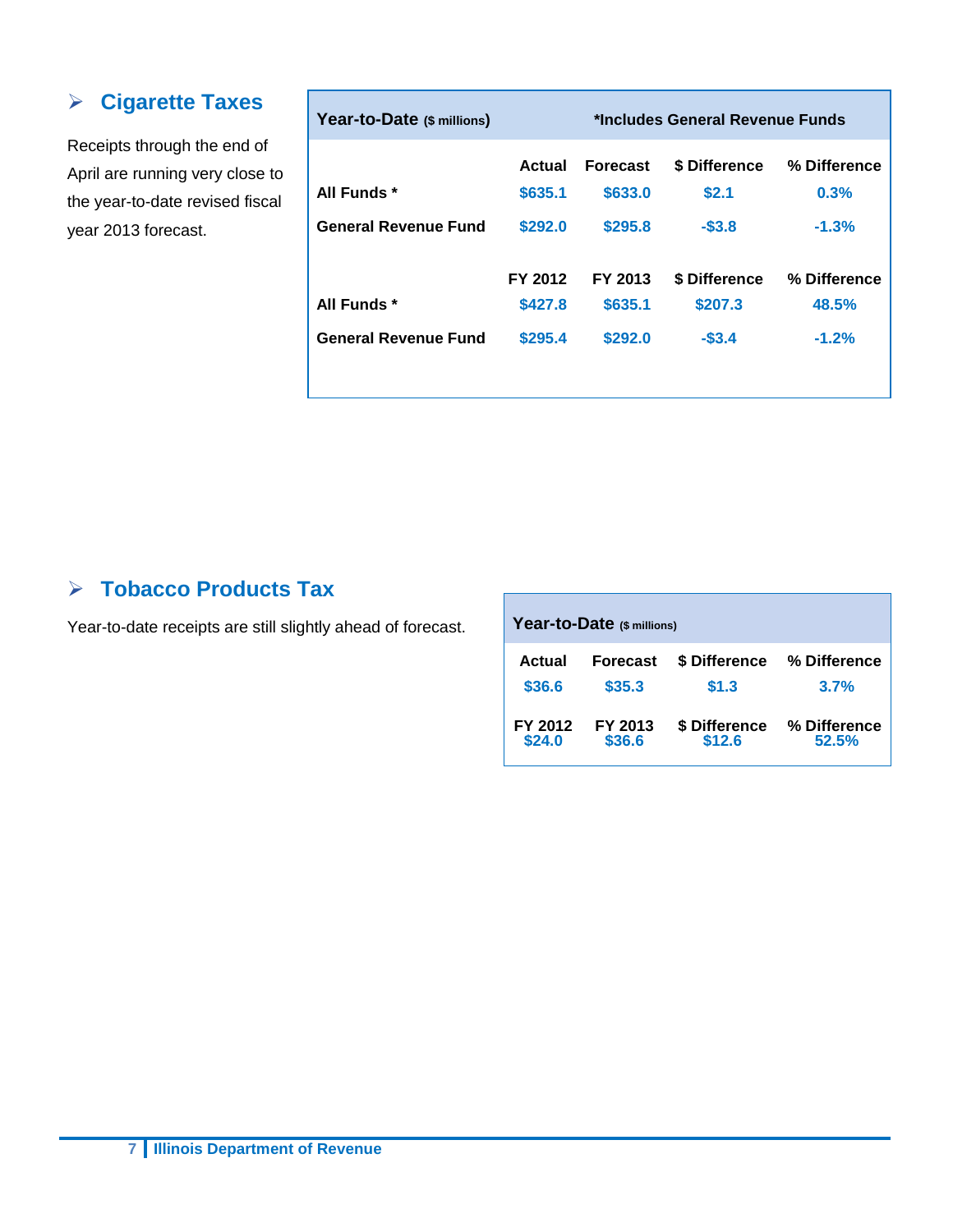#### **Estate Tax**

As mentioned in last month's report, year-to-date receipts have been running above forecast because P.A. 97-0732 transferred estate tax collection responsibility from counties to the Illinois State Treasurer. This caused a onetime receipt of \$41.8 million in **Year-to-Date (\$ millions) Actual Forecast \$ Difference % Difference** All Funds **\$243.2 \$201.7 \$41.5 20.6%** General Revenue Fund **\$231.1 \$189.6 \$41.5 21.9% FY 2012 FY 2013 \$ Difference % Difference** All Funds General Revenue Fund **\$195.5 \$183.7 \$243.2 \$231.1 \$47.7 \$47.4 24.4% 25.8%**

July 2012 as counties cleared their accounts of prior-year payments. Excluding this one-time sum, estate tax receipts through April are exactly at the forecast level.

April estate tax receipts of \$16.0 million (All Funds) dipped below the forecast amount of \$20.2 million (All Funds) because more estate tax payments in April were tied to deaths that occurred in 2012, which had a higher estate tax exemption. The estate tax exemption increased from \$2 million in 2011 to \$3.5 million in 2012. We expect monthly receipts will be below forecast for the rest of the fiscal year as the proportion of 2012 payments increases. The one-time receipt mentioned above will offset this decline.

#### **Liquor Tax**

.

Receipts for the first ten months of fiscal year 2013 increased 0.4 percent compared to the same period last year and were 0.7 percent below our revised year-to-date forecast.

| Year-to-Date (\$ millions) | *Includes General Revenue Fund |                            |                          |                         |
|----------------------------|--------------------------------|----------------------------|--------------------------|-------------------------|
| All Funds*                 | Actual<br>\$233.5              | <b>Forecast</b><br>\$235.1 | \$ Difference<br>$-$1.6$ | % Difference<br>$-0.7%$ |
| General Revenue Fund       | \$137.5                        | \$138.4                    | $-$0.9$                  | $-0.7%$                 |
| All Funds*                 | FY 2012<br>\$232.6             | FY 2013<br>\$233.5         | \$ Difference<br>\$1.0   | % Difference<br>0.4%    |
| General Revenue Fund       | \$136.9                        | \$137.5                    | \$0.6                    | 0.4%                    |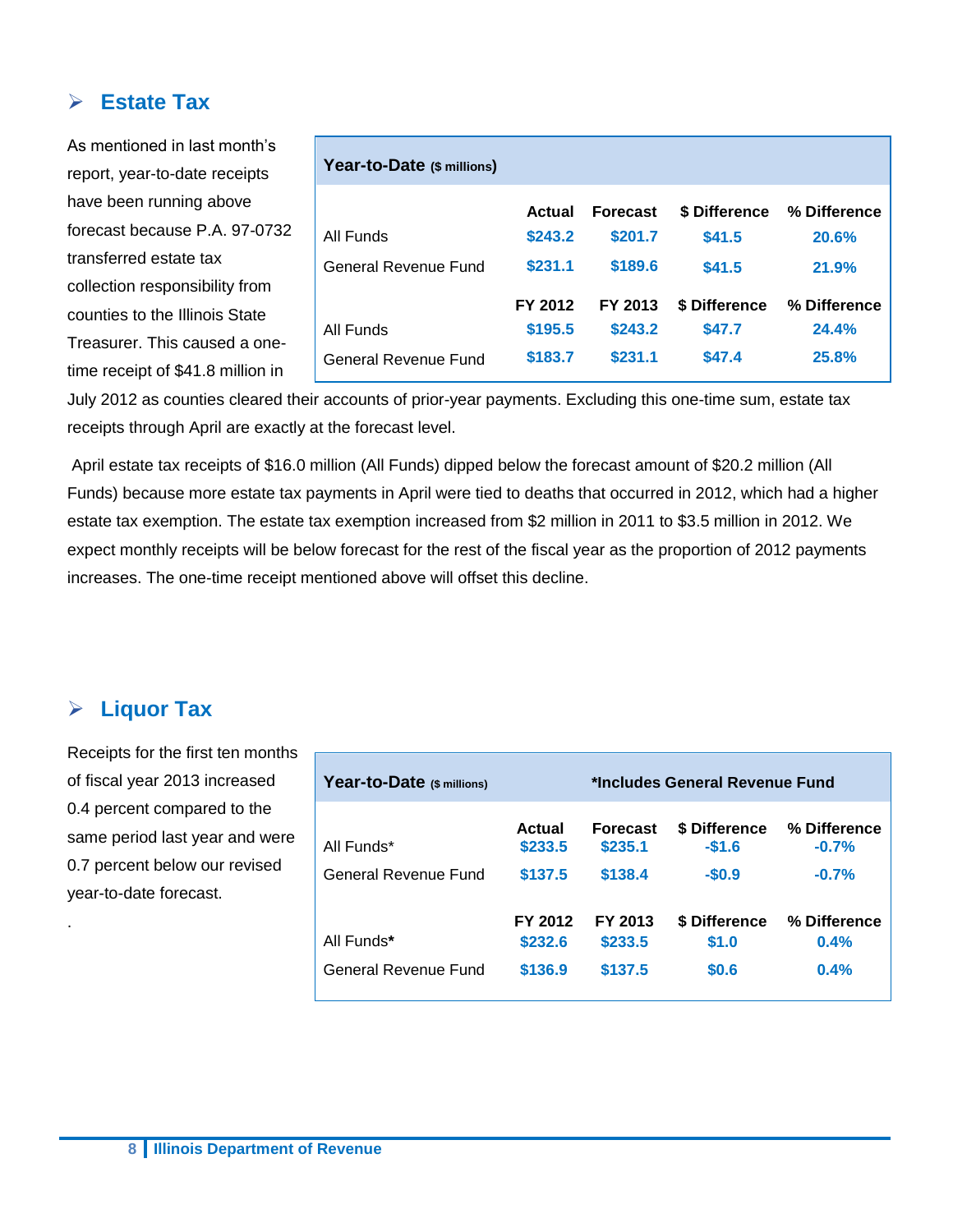## **Hotel Operator's Occupation Tax (HOOT)**

Year-to-date receipts for the hotel tax continue to be close to forecast.

| Year-to-Date (\$ millions) | *Includes General Revenue Funds |                   |                    |                    |  |
|----------------------------|---------------------------------|-------------------|--------------------|--------------------|--|
| All Funds*                 | Actual                          | <b>Forecast</b>   | \$ Difference      | % Difference       |  |
| General Revenue Fund       | \$180.1<br>\$29.5               | \$181.3<br>\$30.2 | $-$1.2$<br>$-$0.7$ | $-0.7%$<br>$-2.3%$ |  |
|                            | FY 2012                         | FY 2013           | \$ Difference      | % Difference       |  |
| All Funds*                 | \$174.0                         | \$180.1           | \$6.1              | 3.5%               |  |
| General Revenue Fund       | \$27.1                          | \$29.5            | \$2.4              | 8.9%               |  |

#### **Motor Fuel Taxes**

| <b>IFTA</b><br>Year-to-Date (\$ millions) |                 |               | Year-to-Date (\$ millions) | <b>Regular MFT</b> |                 |               |              |
|-------------------------------------------|-----------------|---------------|----------------------------|--------------------|-----------------|---------------|--------------|
| <b>Actual</b>                             | <b>Forecast</b> | \$ Difference | % Difference               | Actual             | <b>Forecast</b> | \$ Difference | % Difference |
| \$52.1                                    | \$53.6          | $-$1.5$       | $-2.7%$                    | \$920.4            | \$945.3         | $-$ \$24.9    | $-2.6%$      |
| FY 2012                                   | FY 2013         | \$ Difference | % Difference               | FY 2012            | FY 2013         | \$ Difference | % Difference |
| \$60.2                                    | \$52.1          | $-$8.1$       | $-13.5%$                   | \$951.1            | \$920.4         | $-$ \$30.7    | $-3.2%$      |

| Year-to-Date (\$ millions) |                 | <b>UST</b>    |              |  |  |  |  |
|----------------------------|-----------------|---------------|--------------|--|--|--|--|
| Actual                     | <b>Forecast</b> | \$ Difference | % Difference |  |  |  |  |
| \$54.5                     | \$57.9          | $-$3.3$       | $-5.8%$      |  |  |  |  |
| FY 2012                    | FY 2013         | \$ Difference | % Difference |  |  |  |  |
| \$58.2                     | \$54.5          | $-$ \$3.7     | $-6.4%$      |  |  |  |  |

Combined motor fuel tax receipts (regular MFT, IFTA, and UST) for the first ten months of fiscal year 2013 were 4.0 percent (\$42.5 million) below the same period last year and 2.8 percent (\$29.7 million) below our revised year-to-date forecast.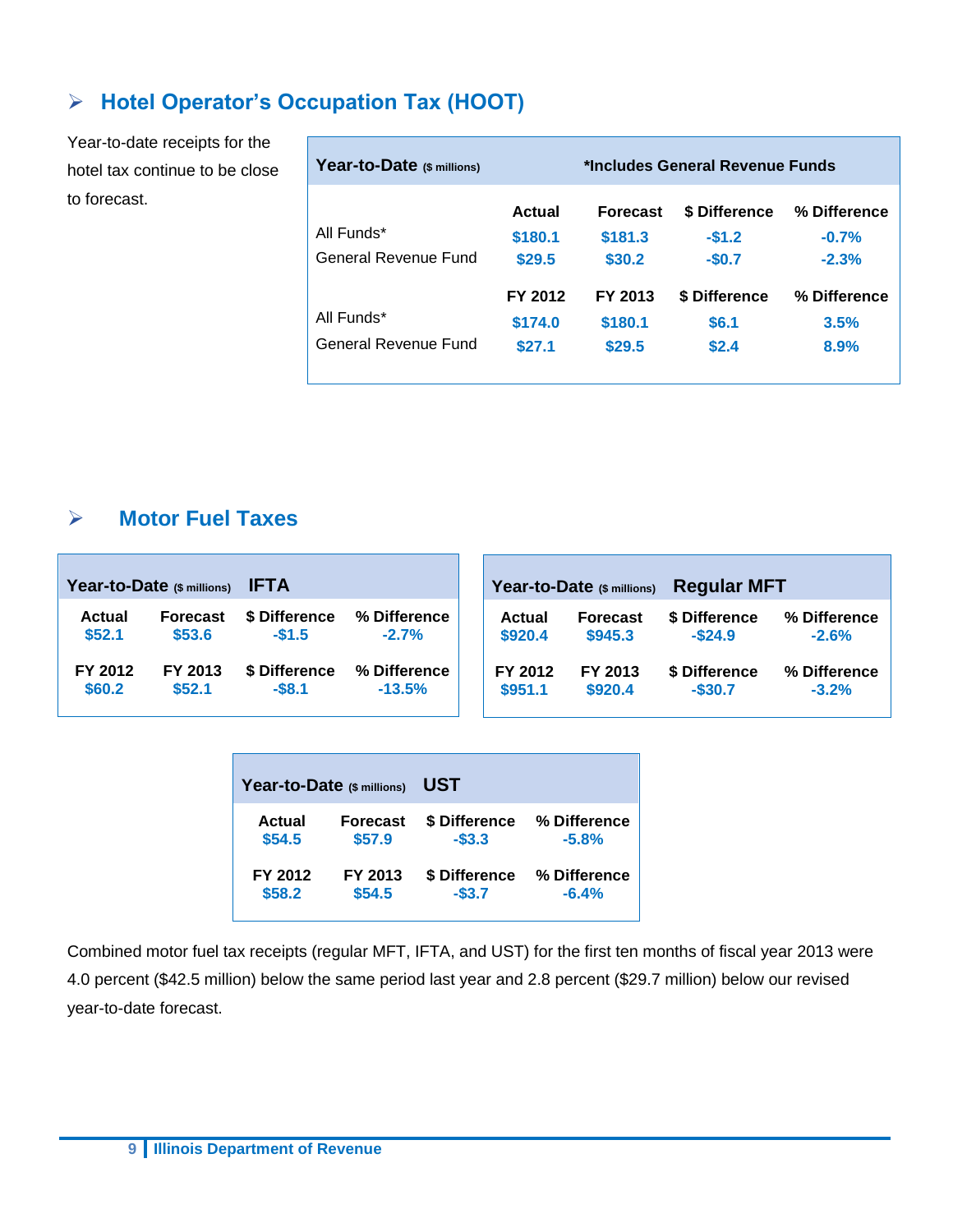#### **Real Estate Transfer Tax (RETT)**

As mentioned in last month's report, the strong year-todate growth over fiscal year 2012 is misleading. For the months of January 2012 through April 2012, \$4.5 million in receipts were incorrectly deposited into the Rental Housing Support Fund. This artificially reduced the RETT receipts total for that period. A receipts adjustment was made in May 2012. This adjustment will be part of the

| Year-to-Date (\$ millions) |                 |               |              |  |  |  |  |  |  |
|----------------------------|-----------------|---------------|--------------|--|--|--|--|--|--|
| Actual                     | <b>Forecast</b> | \$ Difference | % Difference |  |  |  |  |  |  |
| \$39.6                     | \$34.8          | \$4.8         | 13.8%        |  |  |  |  |  |  |
| FY 2012                    | FY 2013         | \$ Difference | % Difference |  |  |  |  |  |  |
| \$28.5                     | \$39.6          | \$11.1        | 38.9%        |  |  |  |  |  |  |

comparison in next month's report, which will give a more accurate picture of fiscal year 2013 growth over fiscal year 2012. Receipts for April 2013 were lower than the forecast due to some late April collections being posted in May. Even so, receipts continue to outpace the year-to-date forecast by 13.8 percent.

#### **Illinois Department of Revenue, Research Division**

**Research Analysts:** Andy Chupick Joanna Koh

Patrick Heath Michael Pijan John Horbas Hector Vielma

#### **<http://tax.illinois.gov/AboutIdor/TaxResearch/TaxResearch.htm>**